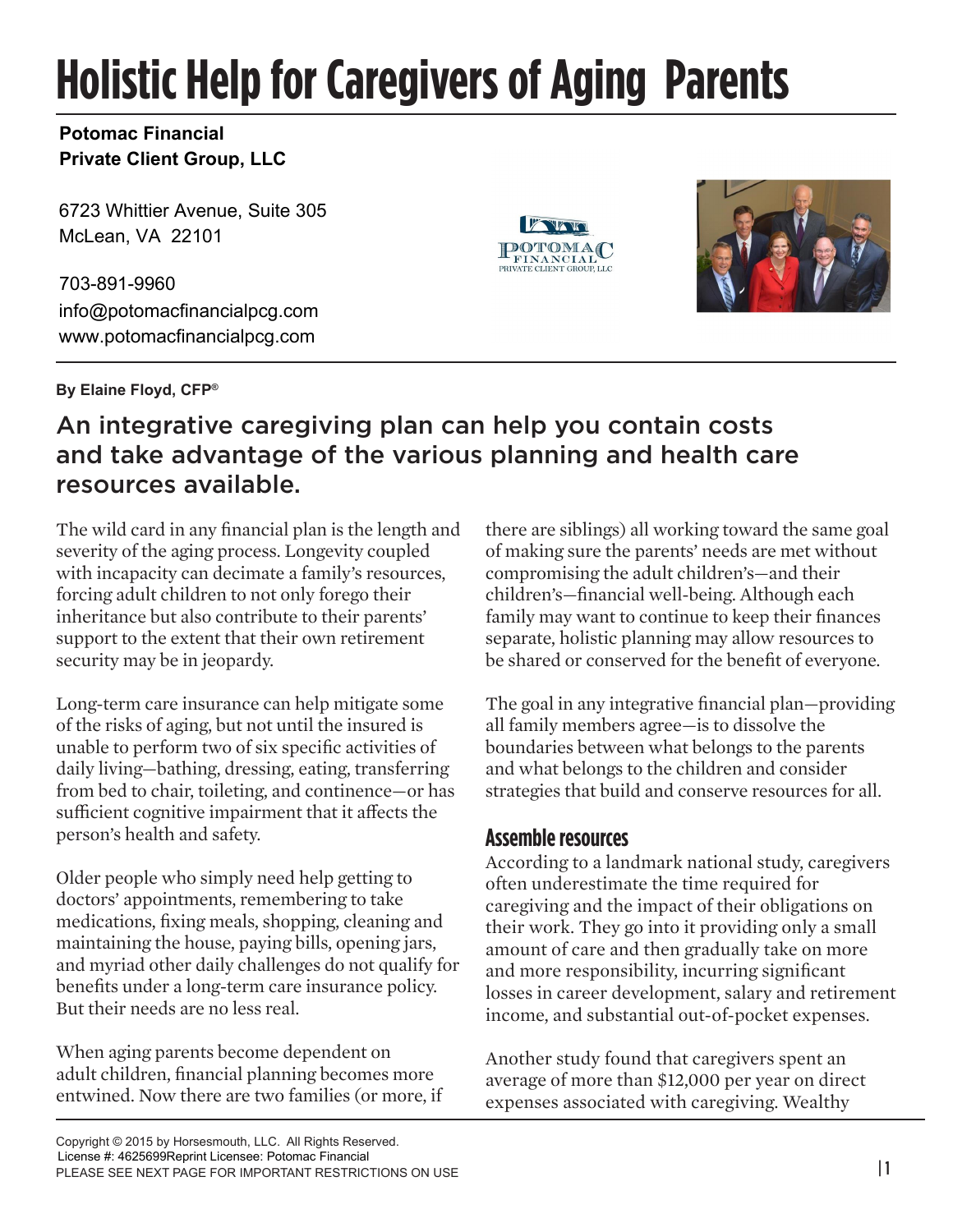people may be able to absorb such expenses, but over time they can represent a significant drain on resources. This is why it is important to address the whole family's needs whenever a caregiving situation arises.

Ideally, you'll want to begin thinking about this while everyone is still active and healthy so you can emphasize the importance of planning ahead. It is never too soon to start assembling resources so you will be ready to help your parents when the time comes.

### **Planning ahead**

Sotheby's and Christie's are the nation's largest auction. According to a USA Today/ABC News/ Gallup Poll, 41% of baby boomers who have a living parent are providing personal care, financial assistance, or both. Of those boomers who are not providing care for parents now, 37% think they will someday. And about half of them say they are concerned about their ability to do so.

Boomers who are still putting kids through college and saving for their own retirement may have to sort out their priorities. How much help can they realistically provide to their parents? How much do they know about their parents' finances and the resources available? What changes are they willing to make in their lives to help their parents? These are all tough questions that should be addressed as early as possible.

# **Living arrangements**

Housing options for older parents who are basically healthy but need help with certain activities due to frailty or forgetfulness include: (1) staying in their own home, (2) living with their children, or (3) moving to an assisted-living facility.

Each family must decide for itself which option is best based on costs and quality of life for all.

Costs may include modifications to either the parents' or the children's home to enable the parents to get around safely, plus the cost of

bringing in outside housekeepers or caregivers to the extent needed. Compare these costs with the cost of an assisted-living facility. Then decide which arrangement would work out best for everyone. Some children may want their parents close by, even under the same roof, while others would find such an arrangement too disruptive.

## **Providing care**

It is usually a good idea for sellers to pick a price below. Regardless of where the parents live, some form of care will need to be provided, such as cleaning, cooking, paying bills, shopping, transportation to medical appointments, and so on.

Start by determining the exact needs of the parents and who should provide the needed services, a family member or an outside paid caregiver. Consider the toll on adult children who work—if they must take unpaid time off, it may be more cost-effective to hire someone to perform certain services such as transportation or housekeeping. On the other hand, some adult children have difficulty turning over any form of caregiving to an outsider. Some 5% of men and 7% of women quit their jobs to care for aging parents, according to a recent study.

Before making any moves that could threaten your own future financial security, make sure to analyze the long-term consequences of the various options and try to strike a balance between financial and emotional considerations.

The occasion of a parent needing help gives families of all means an opportunity to come together and integrate their financial and life plans for the benefit of all. You may wish to obtain professional advice to help evaluate everyone's overall resources and determine who will be responsible for what costs. A professional can help map out a strategy that makes sense from a taxand estate-planning standpoint.

#### **Resources**

Family Caregiving 101 (www.familycaregiving101.org)

Copyright © 2015 by Horsesmouth, LLC. All Rights Reserved.

**IMPORTANT NOTICE** This reprint is provided exclusively for use by the licensee, including for client education, and is subject to applicable copyright laws. Unauthorized use, reproduction or distribution of this material is a violation of federal law and punishable by civil and criminal penalty. This material is furnished "as is" without warranty of any kind. Its accuracy and completeness is not guaranteed and all warranties expressed or implied are hereby excluded.

 $2<sup>1</sup>$